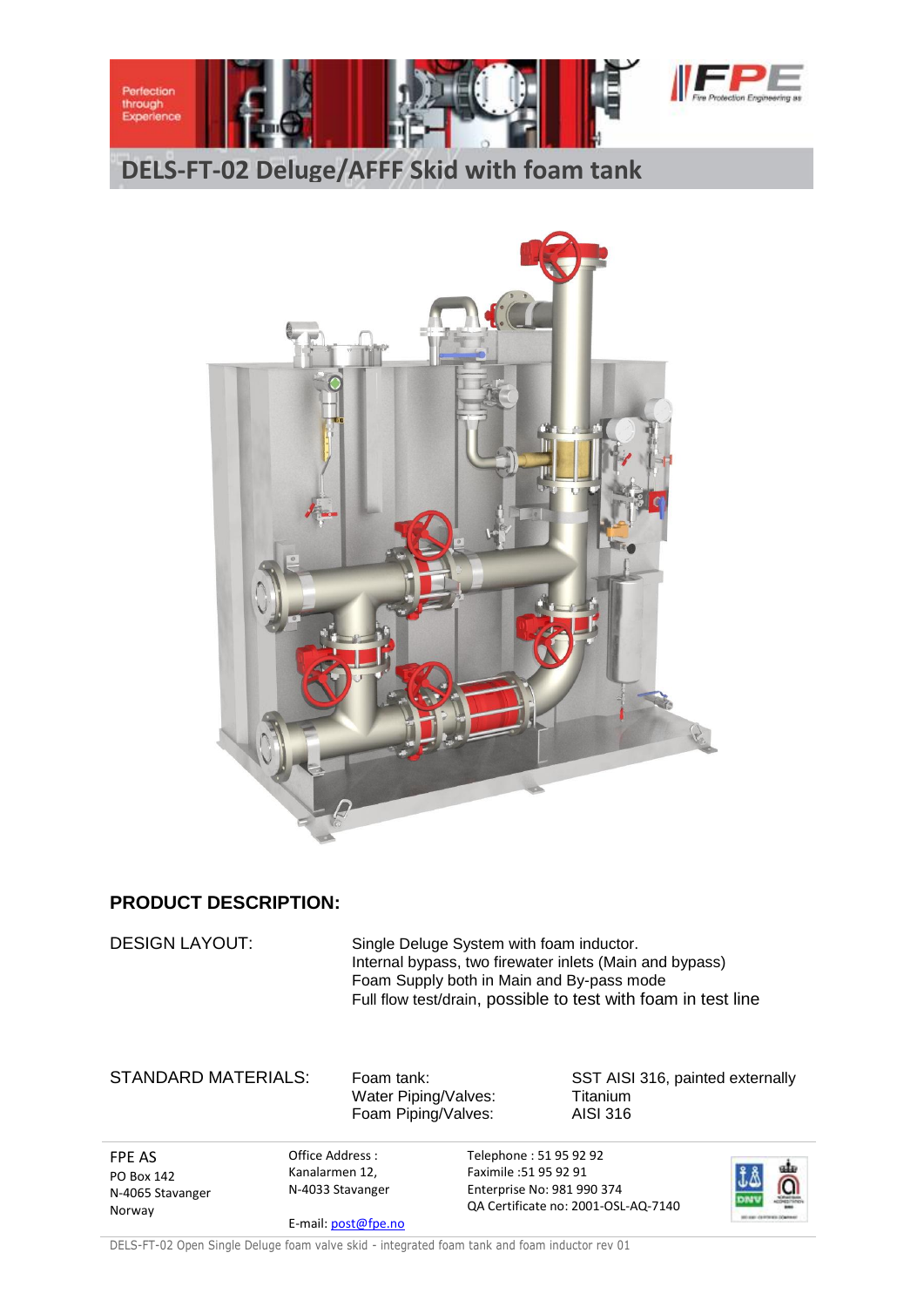

ALTERNATIVE MATERIALS: Piping: CuNI 90/10, Super Duplex000<br>Valves: CuNI 90/10, Super Duplex, BS1400 AB2/LO Super Duplex, BS1400 AB2/LG2

WORKING PRESSURE: 20 barg

FPE AS PO Box 142 N-4065 Stavanger Norway

Office Address : Kanalarmen 12, N-4033 Stavanger

E-mail[: post@fpe.no](mailto:post@fpe.no)

Telephone : 51 95 92 92 Faximile :51 95 92 91 Enterprise No: 981 990 374 QA Certificate no: 2001-OSL-AQ-7140



DELS-FT-02 Open Single Deluge foam valve skid - integrated foam tank and foam inductor rev 01